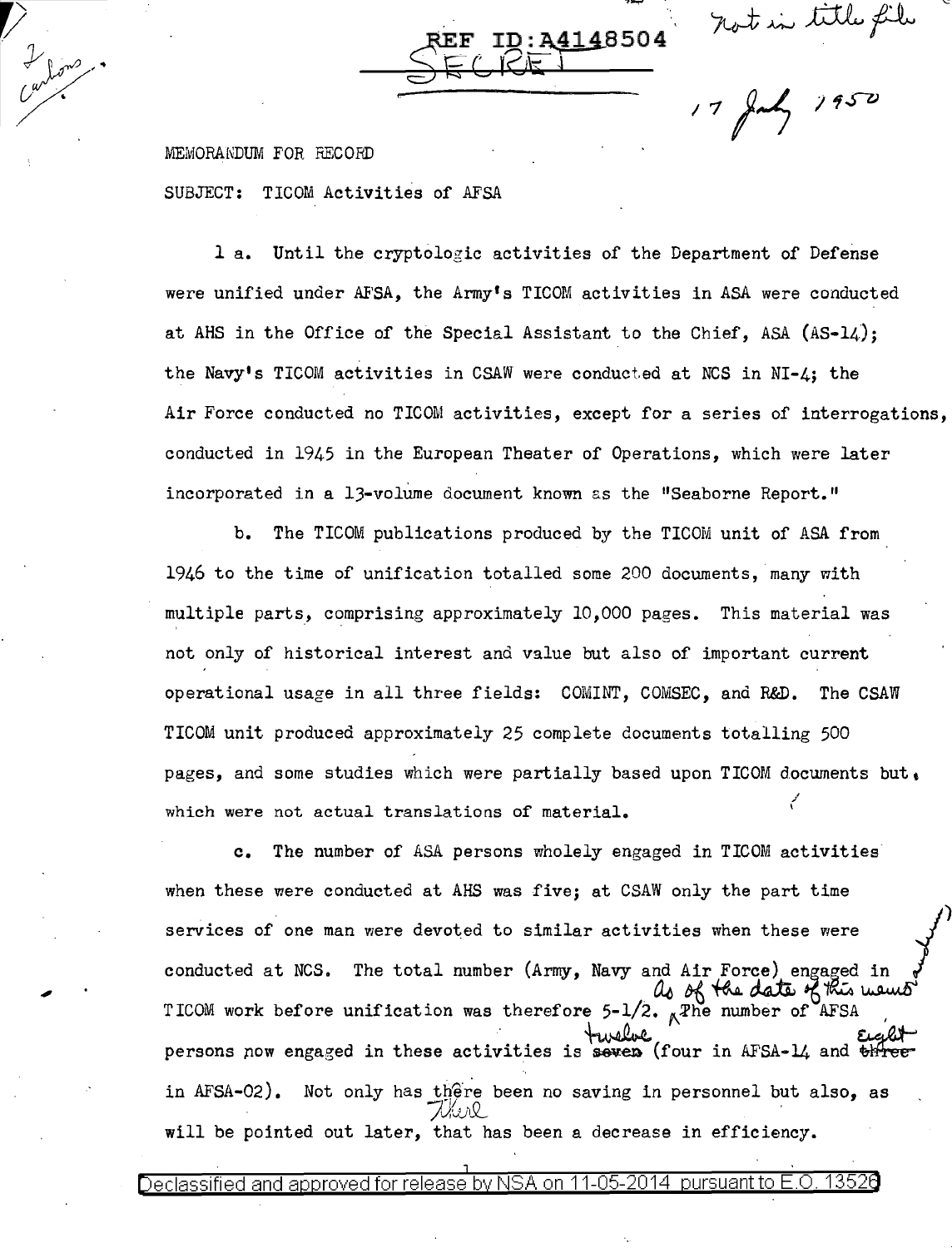There are indications that AFSA-02 intends to increase its TICOM staff in AFSA-254 by several persons.

d. A factual presentation of the events leading to the current situation in regard to TICOM operations and activities will be useful.

2 a. On 24 January 1950, the day prior to the scheduled move of TICOM from AHS to NCS, Captain Mason, the Chief of AFSA-02, peremtorily demanded of Mr. Rhoads, Assistant Chief of AFSA-14 and at that time Acting Chief of AFSA-14 in my absence, that he turn over to AFSA-02 all TICOM documents in the possession of AFSA-14, "because of their great intelligence value". Captain Mason stated that he wanted AFSA-02 to have the opportunity to examine the files in order to determine and select documents which had not yet been processed by the ASA TICOM unit and which might be of current operational value to AFSA-02. Mr. Rhoads pointed out that this would be easy to do if the documents were properly indexed; ASA's TICOM unit had prepared some partial indexes but because of the very limited number of personnel in the TICOM unit and the pressure of work, it had not been possible to compile an overall index as yet; such a compilation should be done and would be very useful. He added that AFSA-02 was certainly welcome to examine the files but he did not feel that AF'SA-14 should turn over its TICOM files permanently to AFSA-02 for such a purpose. After some discussion a compromise was reached when Mr. Rhoads agreed to turn over all TICOM documents not then being processed by AFSA-14, with the understanding that they were merely to be indexed by AFSA-254. Thus, although these documents were to be handed over to the custody of AFSA-02, this was to be only. a temporary arrangement and only for the indicated purpose; permanent custody was to remain with AFSA-14. On 25 January the former ASA TICOM unit moved from AHS to NCS, turning most of its files over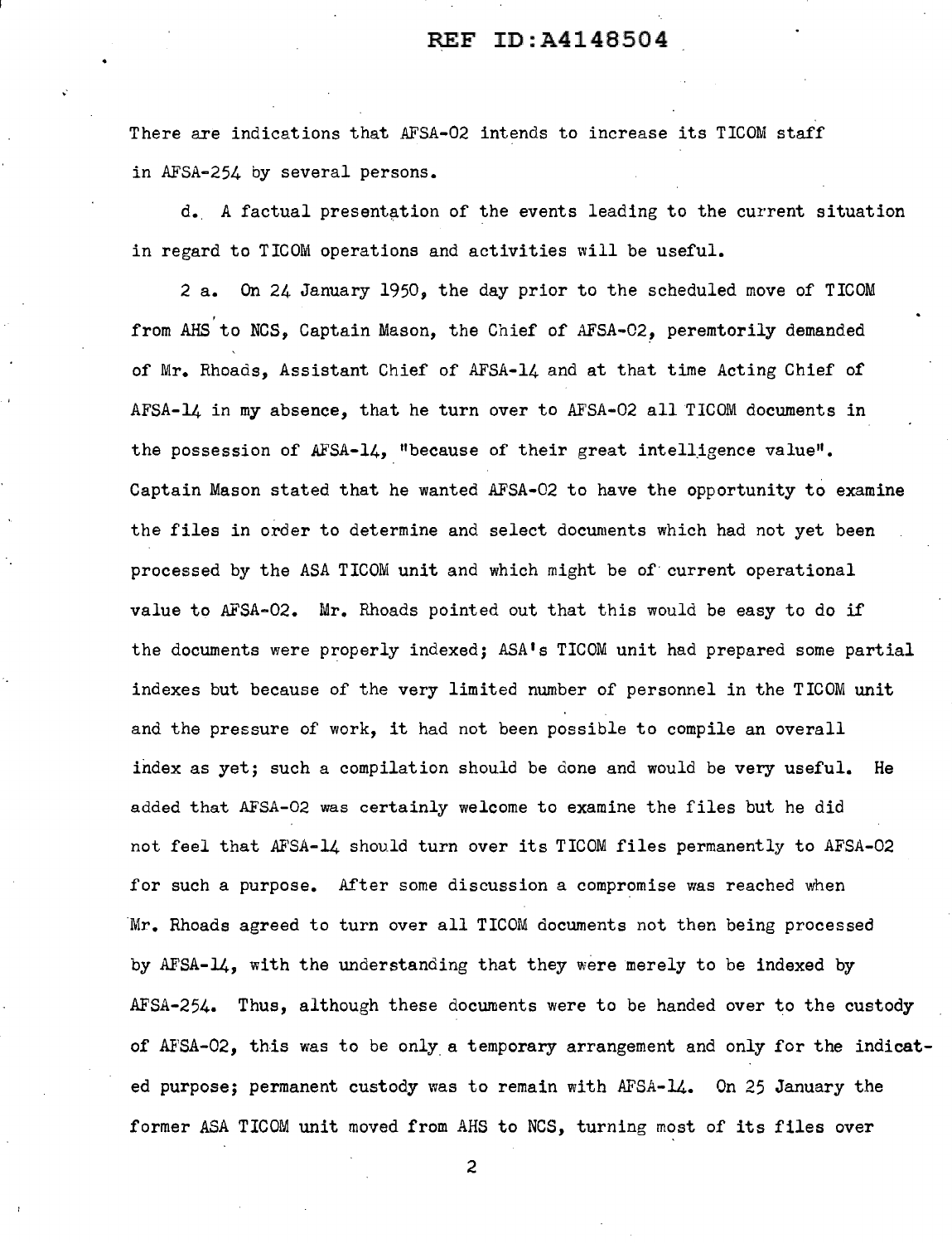$~\mathcal{D}^{\mathcal{W}^{\mathcal{W}^{\bullet}}}$   $\mathcal{Y}^{\mathcal{W}^{\mathcal{W}^{\bullet}}}$ 

 $\mathcal{F}^{\mathcal{F}}$   $\mathcal{A}^{\mathcal{F}}$ 

**1t** cure<br>11tionate

 $\mathcal{F} \rightarrow \mathcal{F}$ 

 $+$   $\frac{1}{2}$   $\frac{1}{2}$ 

 $\sim$   $2^{\circ}$   $\sim$   $\sim$ 

 $^{9}$  +  $^{1}$   $^{1}$ 

r~)~,

 $\frac{f^2}{f^2}$ <br>  $\frac{f^3}{f^2}$ to AFSA-254. It may be added that Mr. Rhoads acceded to the peremptory demands of AFSA-02 only under the pressure of the moment. He was struck with the suddenness of the demand, which was in his opinion, highly irregular, entirely uncalled for, and constituted a seemingly unwarranted interference with smooth operation. He felt that such factors as sudden change in one of the important details of a long-scheduled move, the loss by the TICOM Branch of its files, the disruption of the operations of that Branch, and the ensuing doubt as to the status of the Branch and its personnel constituted factors that would lead to a notable decrease in efficiency and a lowering acceded to AFSA-02's demand but did so only in the hope that in acceding to ~~1l *t 5* <sup>~</sup> of the morale of the personnel within the Branch. Mr. Rhoads nevertheless it he might "keep peace in the family", a factor which might ultimately be for the good of the whole TICOM operation, with mand outside AFSA.

b. In the course of the next few weeks, peremptory requests were made of Mr. Rhoads by Capt. Mason for all personnel of AFSA-14 to work<br>with AFSA-254 at AHS on the indexing of the TICOM files. Despite the fact<br>at the second been no agreement that AFSA-14 was to provide such assistance such requests went far he you the wriginal understanding, they were given and therefore that not all personnel of the TICOM Branch could be spared would be furnished. Two persons from AFSA-14, Capt Lane and Cpl. Barnes were subjected to slurring remarks on the status and functions of the Tenturaly unealled for and Romania<br>Lindam<br>Chattleberg<br>Chattleberg  $\frac{1}{2}$ for this purpose but finally agreed that some assistance in this matter

 $\bm{\xi}$  $\sum\limits_{i=1}^N$ ~

r·

لمذكوب<br>كان

dthe de la de la de la de la de la de la de la de la de la de la de la de la de la de la de la de la de la de<br>La de la de la de la de la de la de la de la de la de la de la de la de la de la de la de la de la de la de l<br>La c. Moreover, it soon developed that the mechanical job originally undertaken by AFSA-02, viz, that of indexing the TICOM files was to be expanded to a much larger one, viz, the processing of TICOM documents. This expanded to a much larger one, viz, the <u>processing</u> of TICOM documents. This also course, not within the terms of the agreement stated in Paragraph 2 a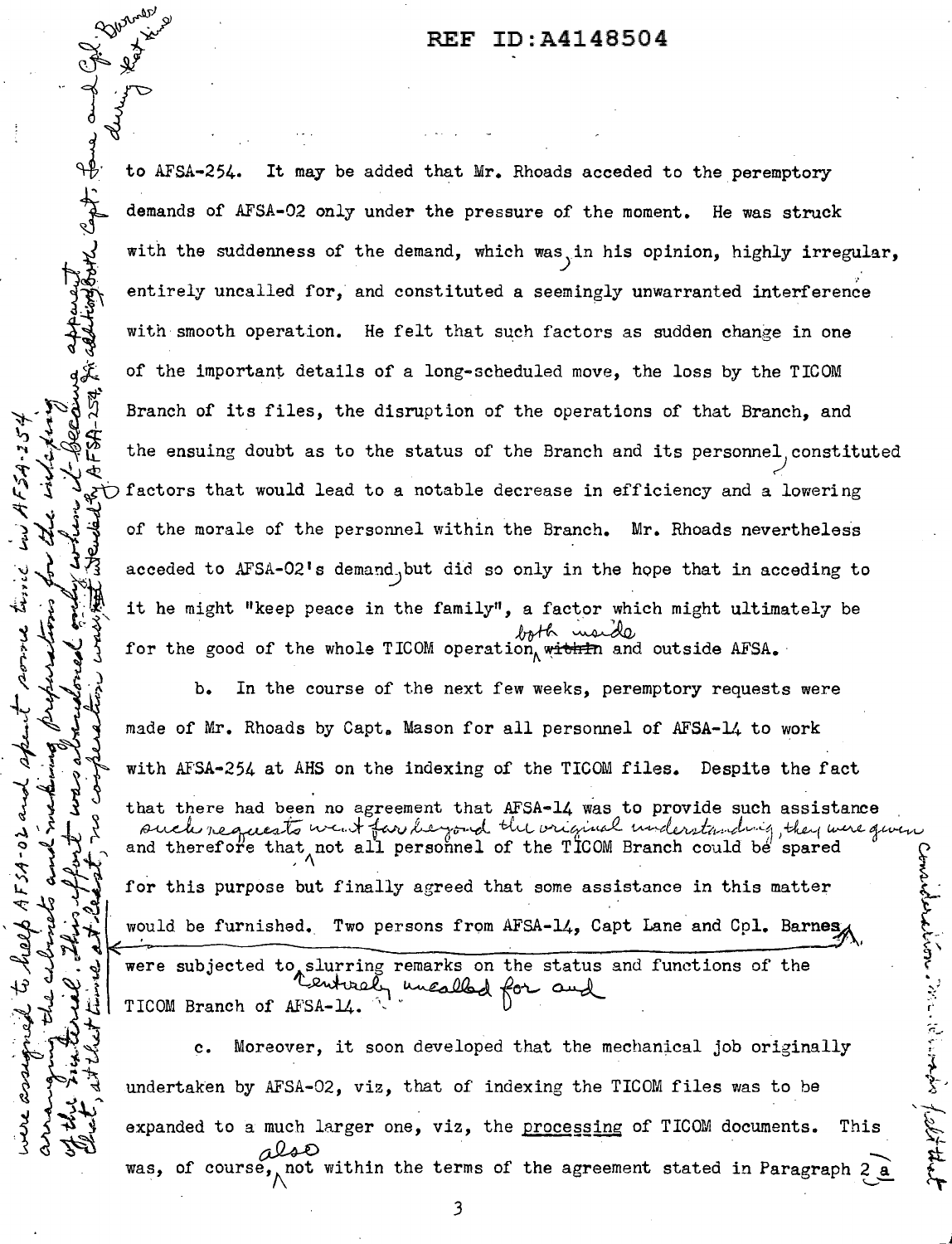above. However, again from a desire to "keep peace with the family," and in a spirit of accommodation to what was presented as pressing needs of AFSA-02 as a COMINT production organization, Mr. Rhoads permitted himself to be persuaded that a division of labor between AFSA-02 and AFSA-14 in the TICOM field might be made on the following basis: TICOM documents of "operational use" would be processed by AFSA-02; documents of only "historical interest would be processed by AFSA-14. Some discussion ensued between Mr. Rhoads and Capt. (then Cmdr.) Fabian on this point and a draft memorandum was prepared on the subject of the responsibilities of AFSA-14 for TICOM activities. (See Encl.A). This draft memorandum, the terms of which were still in a fluid state, seems to have been used in connection with the finalizing of the AFSA Organization Manual. Apparently Capt. Mason presented this draft memorandum to the Deputies, who hastily called for some representative from AFSA-14 to indicate whether it was satisfactory. In the absence of myself and Mr. Rhoads, Capt. Lane (who, although not Chief of the **TICOM** Branch of AFSA-14, was  $_{11}$ ite familiar with the subject) appeared before the Deputies and reported that the arrangements outlined in the draft t) appeared<br>the draft<br>towerey<br>was, no memorandum were satisfactory to AFSA-14 on a working level. There was, no *I\*  detailed discussion of the matter with Capt. Lane by the Deputies and Capt. Mason, who was also present.

d. Consideration of the matter by the Deputies resulted in a change in the AFSA Organization Manual in regard to the way in which responsibility for the conduct of AFSA's TICOM activities would be fixed. AFSA-14, which theretofore had conducted those activities, was given only Staff supervision of these activities (Page 16, Par B 15). Responsibility for the actual direction and conduct of TICOM activities was not specifically assigned to any office. Of course, the functions set forth in Paragraphs *3* and 6 of the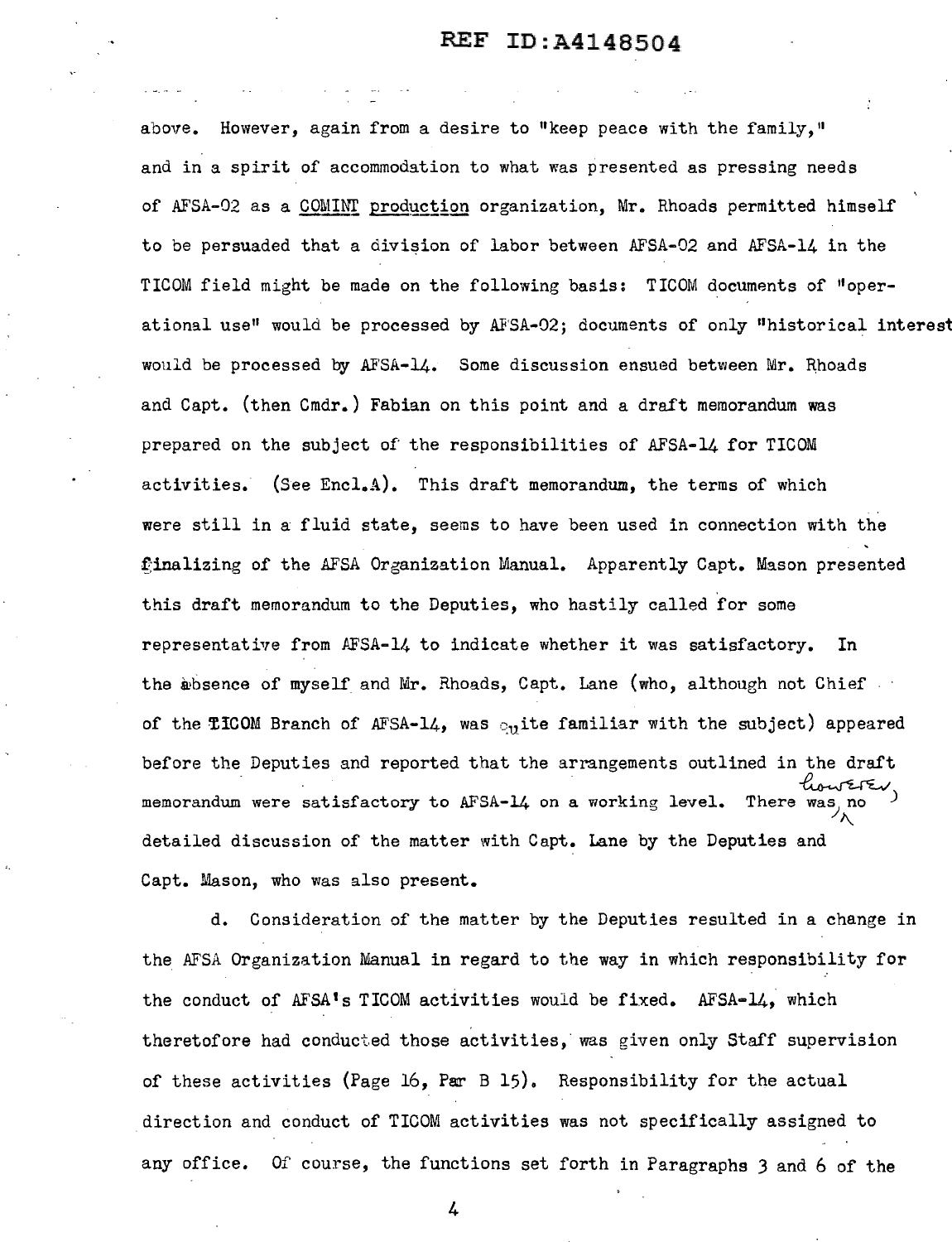duties of AFSA-25 (Page 30 of the Organization Manual) can be "stretched" or construed to include TICOM activities; but the word TICOM is not specifically mentioned in either paragraph of reference. The implication the cited, Par. 3, at least as regards the finits for which the indicated on those paragraphs, is, however, very elect: "special documentary research" a utended a dissolutely class and apeafic : it is intended  $\frac{1}{2}$  of Page 30) is "for the Processing Divisions" of AFSA-020 and In. Par. 6 fon the same page the studies and reports mentioned therein are "for the use of processing Divisions and upon request, of recipients of published AFSA products as required". I think that the "AFSA products" here mentioned are clearly COMINT decrypts, since the data in TICOM documents are not 12 haps "AFSA products". Presumably, however, the Deputies and AFSA-02 and construed. the matter in a very broad way, and assumed Pars. 3 and 6 of Page 30 of the but in any case, AFSA-02 construed them to welled its AFSA Organization Manual to include certain TICOM processing because AFSA-284 proceeded forthwith to undertake TICOM operations of a nature considerably beyond that of indexing the TICOM files. In fact, AFSA-02 immediately began to act on the assumption that all responsibility for TICOM activities and operations rested in AFSA-02 and notified interested units within AFSA and agencies outside AFSA to that effect. (See Encl. B and C). Not only was it represented that AFSA-02 did all the TICOM work and that AFSA-14 was no longer in the picture, but also the Chief of AFSA-02 indicated orally to Capt. Lane that he was doing everything he could to break up the TICOM unit of AFSA-14. (See  $P_{\bullet}4$  of  $Encl_{\bullet}$ ). By various actions and representations. AFSA-02 has made it appear that there is no longer any reason for the existence of the AFSA-14 TICOM Branch, the work having been all turned over to AFSA-02, a wear palently not warranted by the facts.<br>I e. The weakness in the modus vivendi that was agreed to informally by Mr. Rhoads under pressure from AFSA-02 is that there was no firm agreement as to the significance of the phrase "operational use", nor as to what or who would determine whether a specific TICOM document is of "operational use"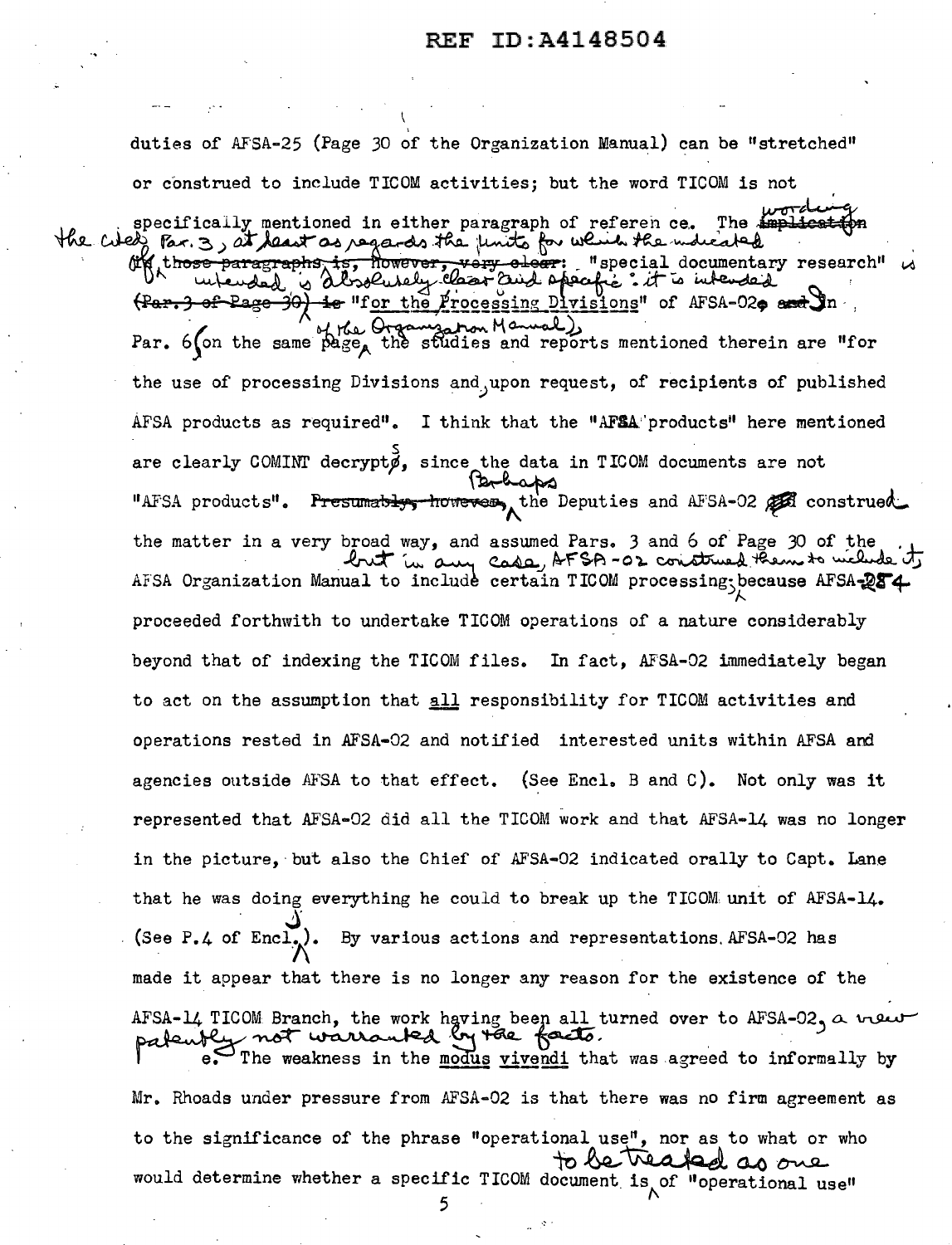or only of "historical interest". Mr. Rhoads' understanding was that the word "operational" was to be applied only to material which is of current usefulness in the production of COMINT by AFSA-02; it was not to be applied to material which may be of current usefulness to any unit of AFSA not engaged in COMINT production or to any unit outside AFSA, such as CIA. However, it now turns out that AFSA-02's interpretation of the term "operational use" includes operations of any sort in current progress. either inside or outside AFSA -- a far wider interpretation than was ever contemplated by Mr. Rhoads when he agreed to the informal arrangement. Nor was there any firm agreement or understanding as to the mechanics of handling any new incoming TICOM documents from ECASA, ASAPAC, or other agencies outside AFSA. The modus vivendi has thus far worked out so that all now and many old TICOM documents are in the first category; everything of a appears mour to be TICOM nature is now of "operational use" to some unit or other, either from which it fellows automatically terain inside or outside AFSA, and hence AFSA-02 proposes to process practically everything of a TICOM nature. How far this may or may not be from the fact is difficult to tell, since AFSA-14 no lonoer sees any of the new incoming TICOM material; but on the basis of the three documents thus far processed by AFSA-254 this seems to be the way things are working out: nearly every TICOM document falls in the category of "operationally useful" to some body on - all TIC AM processing AFSA-254 will do all arnear  $3a.$  Upon my return to duty I found TICOM affairs in a rather unsettled

state and the situation as depicted above. I did not have an opportunity to concur in or comment on the changes made in the AFSA Organization Manual, relative to TICOM operations, when these changes were impending; also, I did not believe the informal arrangements made between AFSA-02 and the Assistant Chief of AFSA-14 for a division of labor were best for all concerned.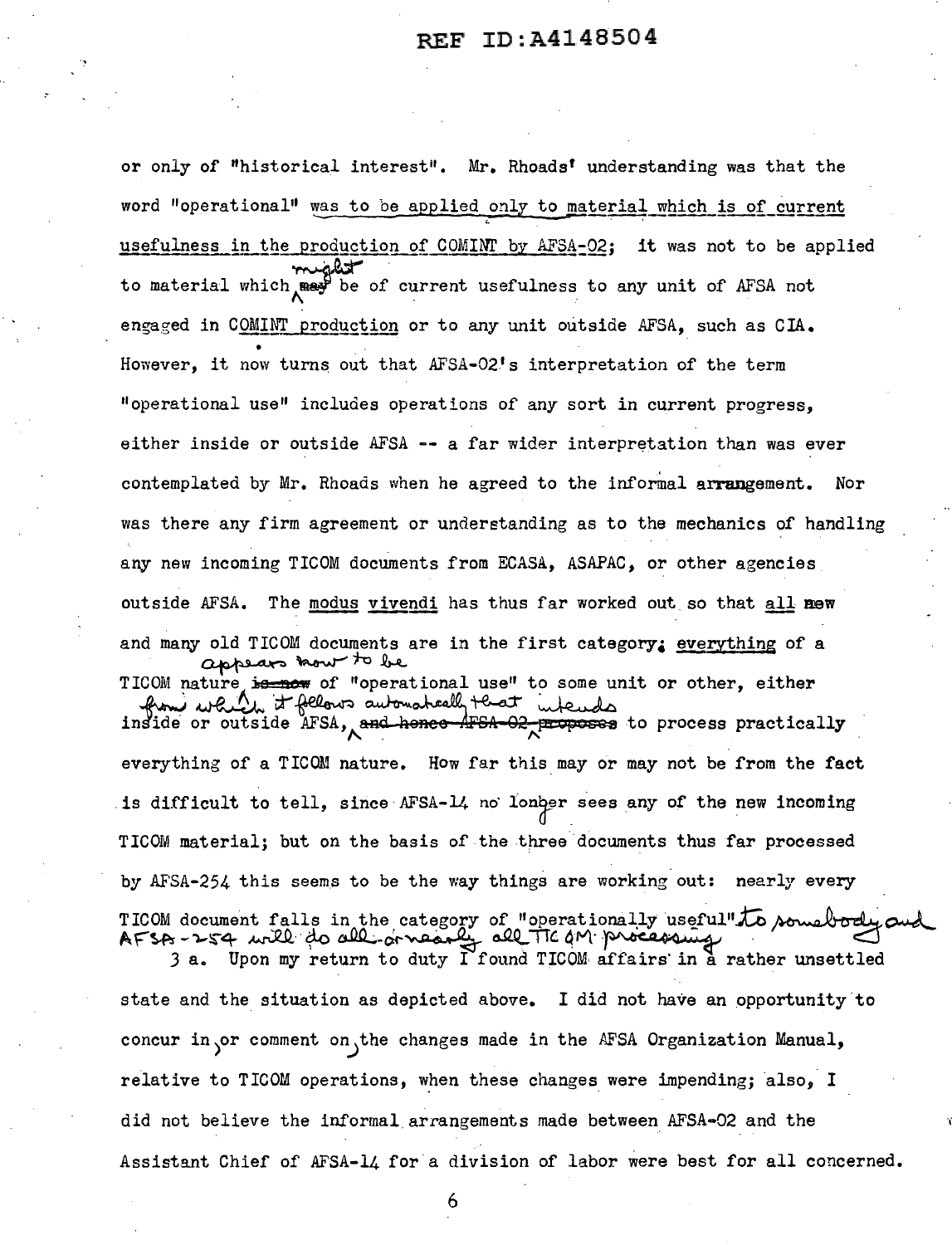But I was willing to go along and see how well they would serve in practice. I had a brief talk with Capt. Mason and indicated that I was willing to try out the new arrangements for the division of effort in TICOM operations.

b. However, I regret to report that in my opinion the new arrangements have already turned out to be far from satisfactory, so far as AFSA's overall interests are concerned. The deficiencies are set forth in the next paragraph.

4 a. It was noted above, in Paragraph 2 a, that the bulk of the TICOM files in the possession of AFSA-14 was turned over to AFSA-254 on the understanding that the many documents, which it was not possible for AFSA-14 to index while it was also heavily engaged in processing important documents of current value, would be indexed by AFSA-254.

b. On 12 June 1950 the Chief of AFSA-25 stated that AFSA-254 had completed some 350 index cards covering this material. On 13 June AFSA-254 turned over only 95 such cards, covering a lesser number of items, since some documents require more than one index card. These as a sample of what the indexing will be like if completed by AFSA-254 leave much to be desired. Enclosure D deals with this matter in detail.

c. With respect to the speed with which the indexing job is being carried forward, it was AFSA-14's understanding, when the .job was undertaken, that AFSA-02 undertook it in order to bring it to a speedy completion and proposed to do so by assigning more persons to the project. On 16 June 1950 I had an inquiry made and learned that as of that date no work whatever was in progress and that indexing probably could not be resumed before the end of. July. Only one person had been assigned to the project and was going on leave. as an example of what AFSA-254 has been able to accomplish in six months work on the TICOM files, leaves much to be desired. Howere, very recently vork on the TICOM files, leaves much to be desired. Howered very recently.<br>(17 July 1950) I learned that AFSA-254 had assigned somed.<br>eight person to the project, and that it was being energetically patrick pursued.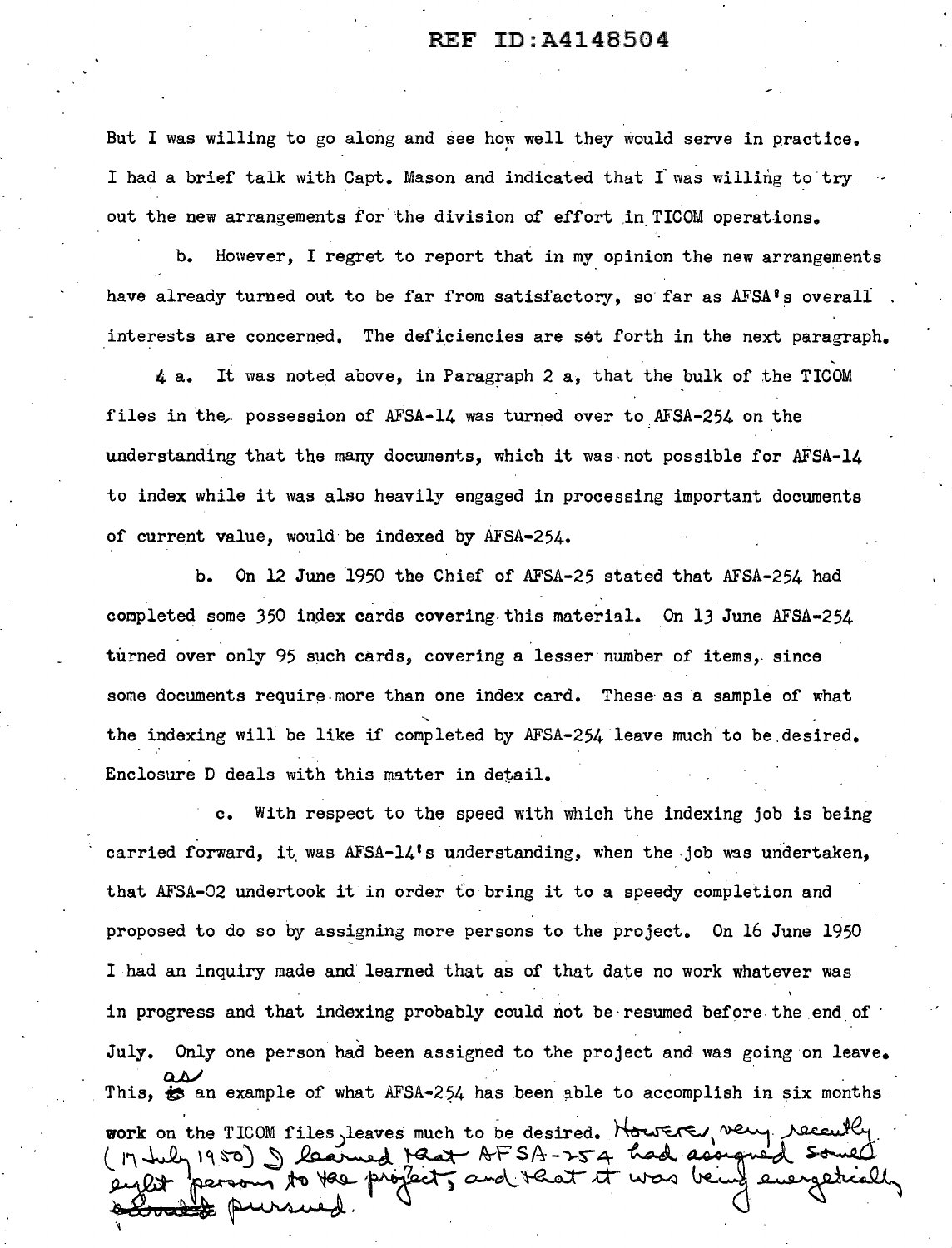ato. aw Ju

 $Qn$ d. At the last mentioned-date (16 June 50) I also learned that of the 32 filing cabinets originally brought together in the first stage of the indexing project 9 had been returned to the basement of the cafeteria at AHS "because they contained mainly Japanese material of no current interest". Thus this material has not been and presumably will not be worked on by  $AFSA-O2$  at all. AFSA-14 should have been notified to take these files over, in accordance with our informal agreement. AFSA-14, moreover, does have a definite interest in these files since CIA has asked if AFSA-14 ' would produce certain documents relative to the Japanese cryptologic would produce certain documents relative to the Japanese cryptologic<br>effort of World War II.<br>e. Thus far, AFSA-254 has apparently produced and disseminated three<br>www.series of reports does noted as CTIR, or "Communication

TICOM **poblue Tog**, ene of which is merely a retyping of a report in English, received from ECASA; (Copies are attached hereto, Enclosures E, F, G). **V.L.I B** Whether more than these three have thus far been produced is not known to me. These publications, as examples of recent. AFSA TICOM production, are unworthy of AFSA-02 or of AFSA as a whoie, for reasons given in Enclosures H and I, two reports on these publications for my information. (I call your attention especially to Paragraphs 5 and 6 of Enclosure H and Paragraph 4 of Enclosure I.) In addition to their defects, it is to be noted that although these publications may be of "operational use" to some organization.  $AFSA-02$ . Onone of them can be said to be of direct use in current COMINT production by AFSA-02.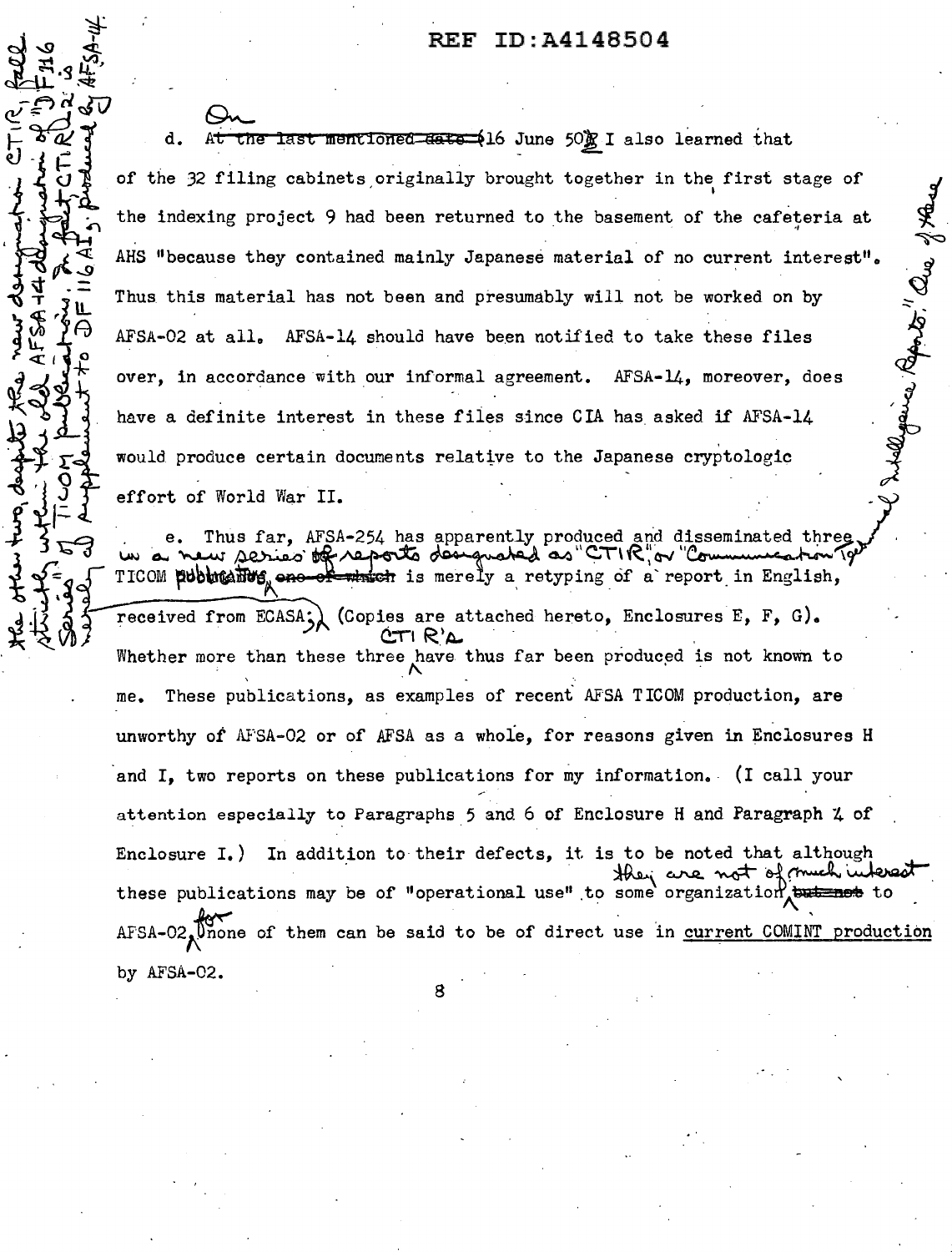$(kil, A)$  and

formal written agreement, Athoryle it was not nor officially approved officially approved by the Deputies of DIRAFSA,<br>Afficially approved by the Deputies or DIRAFSA,<br>Esperant AFSA-14 endeavored to its utmost to abide by its terms and to conduct approved by the Deputies of DIRAFSA,<br>AFSA-14 endeavored to its utmost to abide by its terms and to conduct itself within the spirit of the agreement. This can hardly be said of AFSA-02. A bill of particulars is in order when such a change is made and these will be found in Encl. K.

5 a. It is apparent that the present situation as regards TICOM activities is far from satisfactory. Not only is there no "peace within the family", as can readily be gathered by a perusal of a recent report by Capt. Lane,  $(Enc1.J)$ , but also the overall efficiency and economy of AFSA's TICOM operations have materially decreased. In my opinion there are good reasons for cancelling the informal arrangements and turning the whole TICOM operation back to AFSA-14, where it originally was and where, in my opinion, it still belongs.

b. A factor in corroboration of the foregoing view is that TICOM activities are intended to support not only AFSA-02 operations but also AFSA-02 and AFSA-04 operations. In the past, all three activities have benefited from the publications elaborated by AFSA-14 and its predecessor. ASA-14. AFSA-14 as a Staff agency is in a better position to service the needs of all AFSA offices and divisions than is AFSA-02, which has only a current operational COMINT interest in TICOM activities and results; it is also in a better position to service organizations outside AFSA.

c. That there remains a great deal of work to be done is indicated by the fact that to date only 5 - 6% of the TICOM documents have thus far been translated and that 8 - 10% of the remainder merit translation. This will occupy the present Staff of AFSA-14's TICOM unit several years. Were it not for this last fact, were it the case that TICOM activities are nearing completion, I would be content to leave matters as they are, on the premise that the present situation would